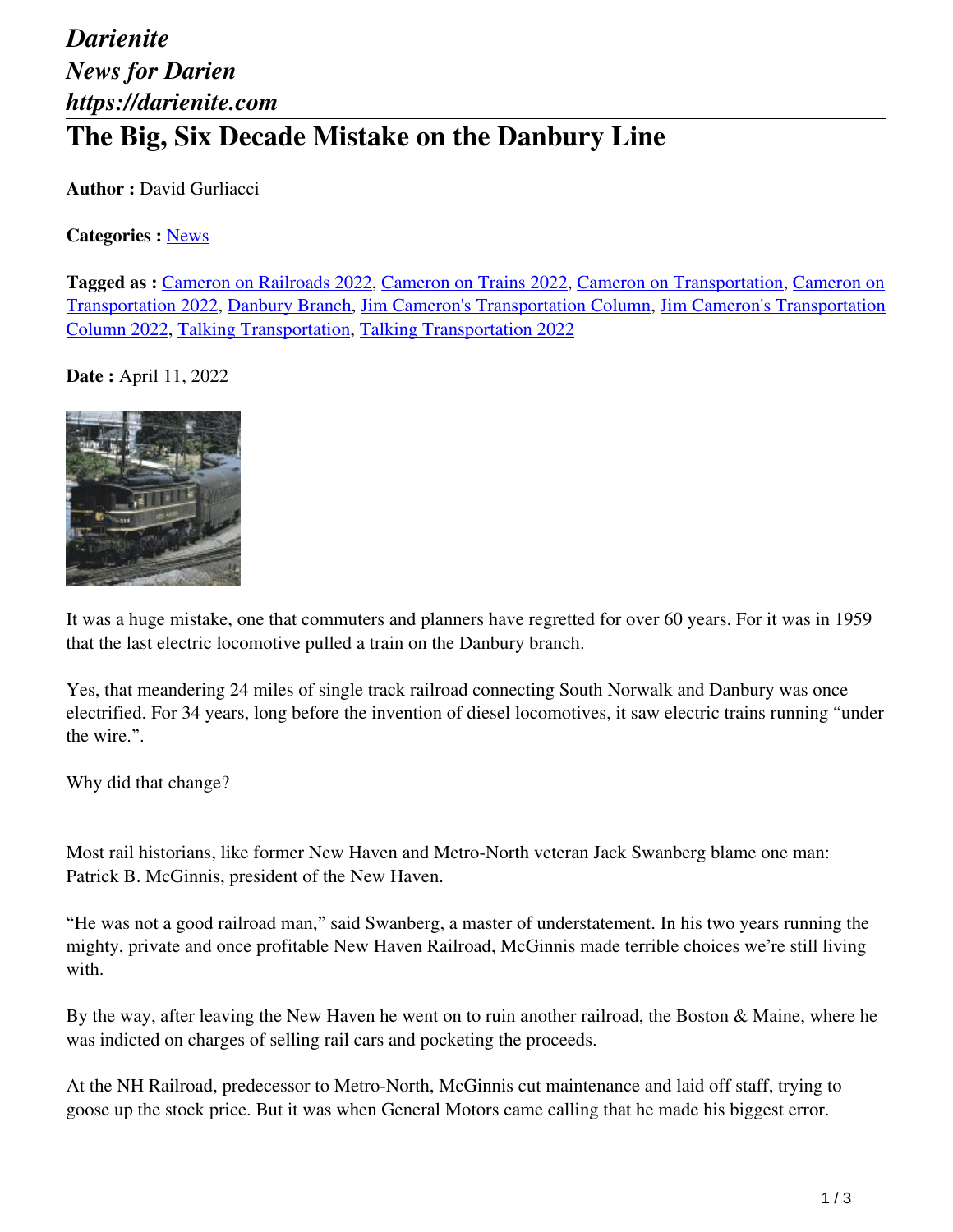## *Darienite News for Darien https://darienite.com*



The New Haven's real profits came from running passengers and freight on the main line from NYC to Boston. Because steam and diesel locomotives were not allowed in Grand Central, the New Haven was one of the first railroads to electrify, starting in 1909, eventually running all the way to New Haven.

But for trains running beyond New Haven they needed to change engines (from electric to steam and later diesel), an expensive and time consuming move. McGuiness thought he could avoid that expense when GM introduced its hybrid FL-9 loco, railroad's Prius of its day, running all electric powered by third rail, then running diesel.

In the 1950s the New Haven ordered sixty FL-9s from General Motors, replacing their classic but boxy looking EP-2 electrics built by General Electric. By 1959 that meant no more electric service on the Danbury branch. In 1965 they finally took down the copper catenary, selling it for scrap like some sort of junkie.